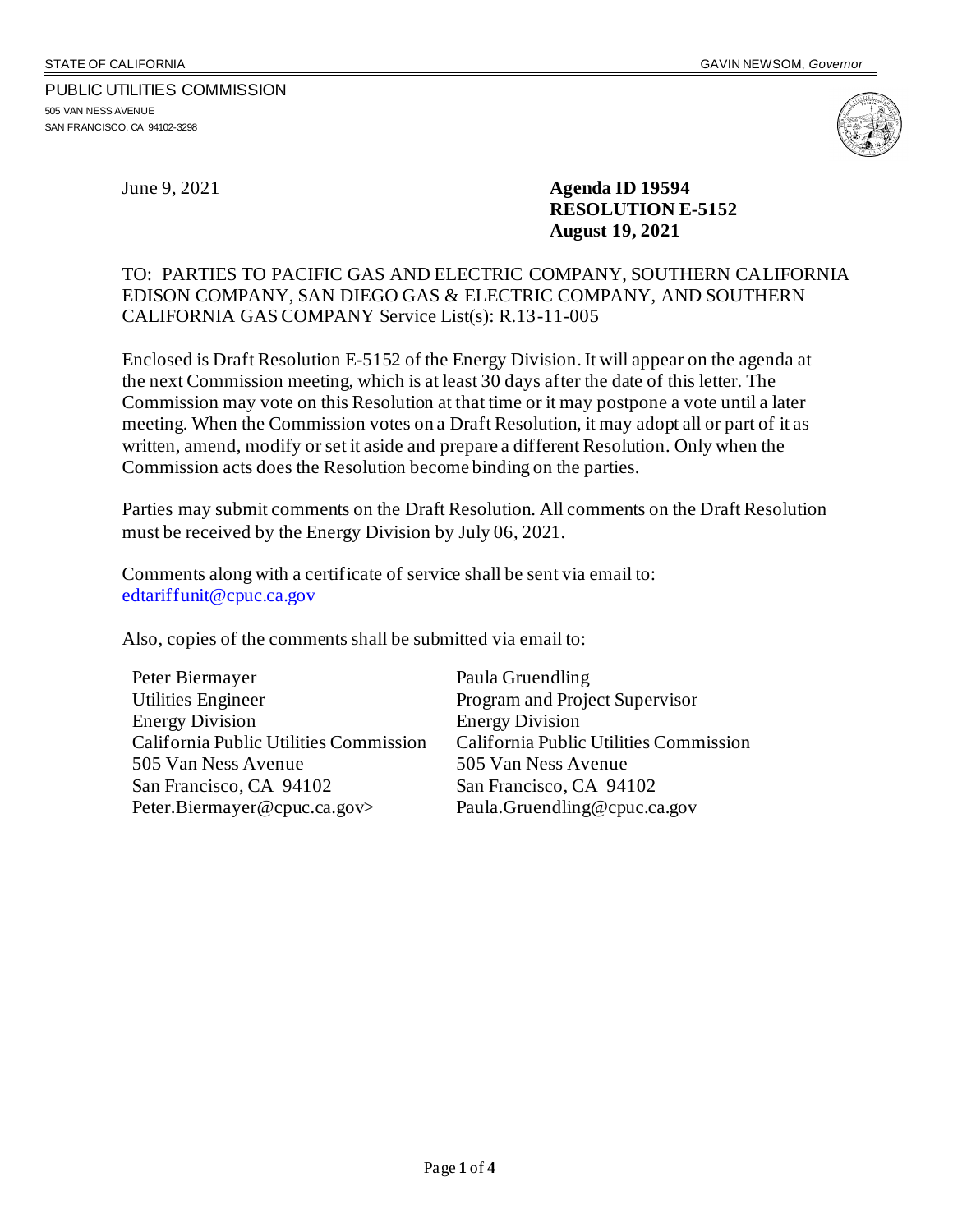Those submitting comments on the Draft Resolution must serve their comments on the entire service list the Draft Resolution was served to, and the Director of the Energy Division on the same date that the comments are submitted to the Energy Division.

Comments shall be limited to fifteen pages in length and should list the recommended changes to the Draft Resolution.

Comments shall focus on factual, legal or technical errors in the proposed Draft Resolution. Comments that merely reargue positions taken in the advice letter or protests will be accorded no weight and are not to be submitted.

Replies to comments will not be accepted.

Sincerely,

*/s/Paula Gruendling* Paula Gruendling Program and Project Supervisor Energy Division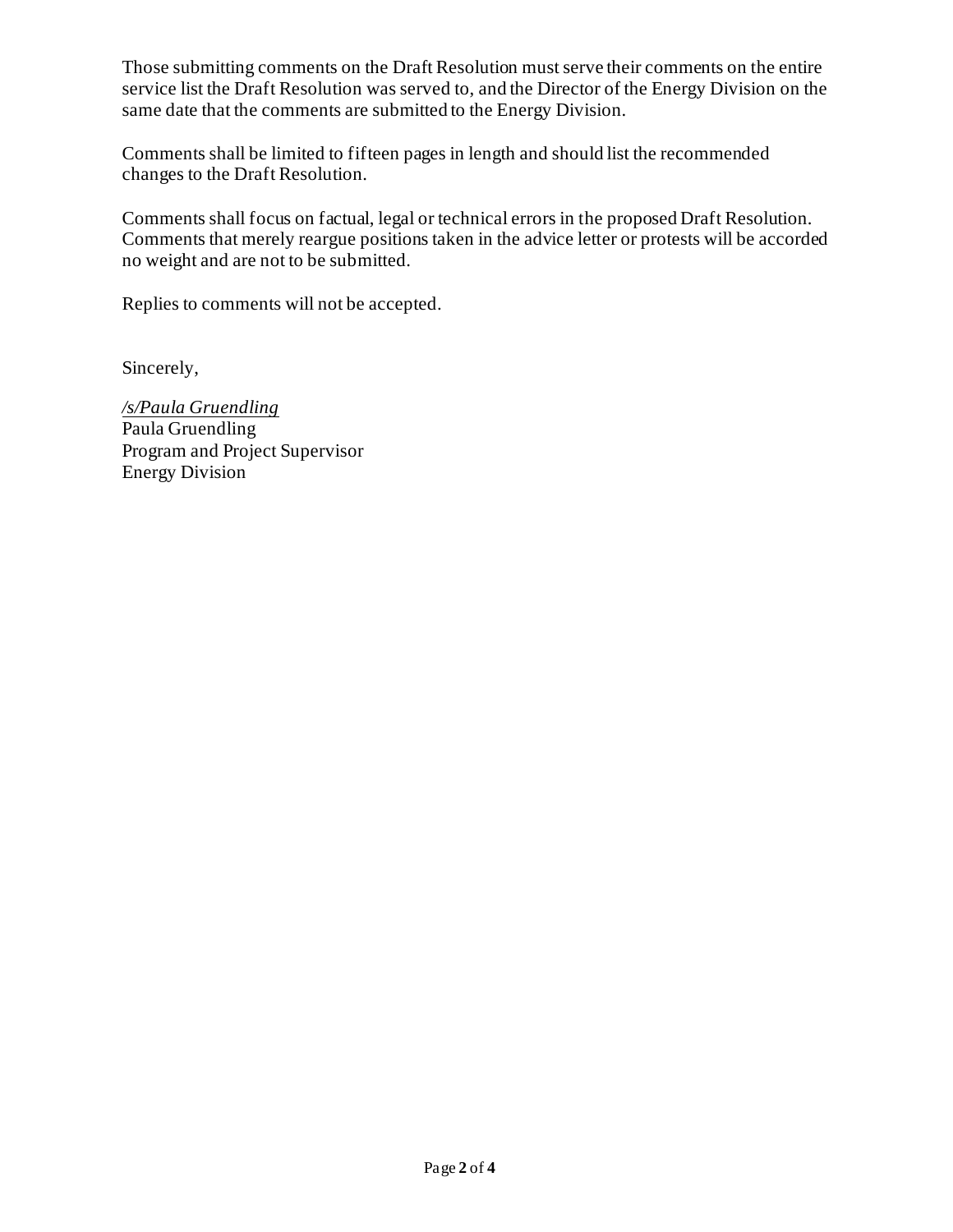# **CERTIFICATE OF SERVICE**

I certify that I have served this day via email a true copy of Draft Resolution E-5152 on all parties or their attorneys.

Dated June 9, 2021; at San Francisco, California.

*\_/s/Yugg Patel\_\_* Yugg Patel

# **NOTICE**

Parties should notify the Public Utilities Commission Process Office, 505 Van Ness Avenue, San Francisco, CA 94102, of any change of address to ensure that they continue to receive documents. You must indicate the Resolution number on the service list on which your name appears.